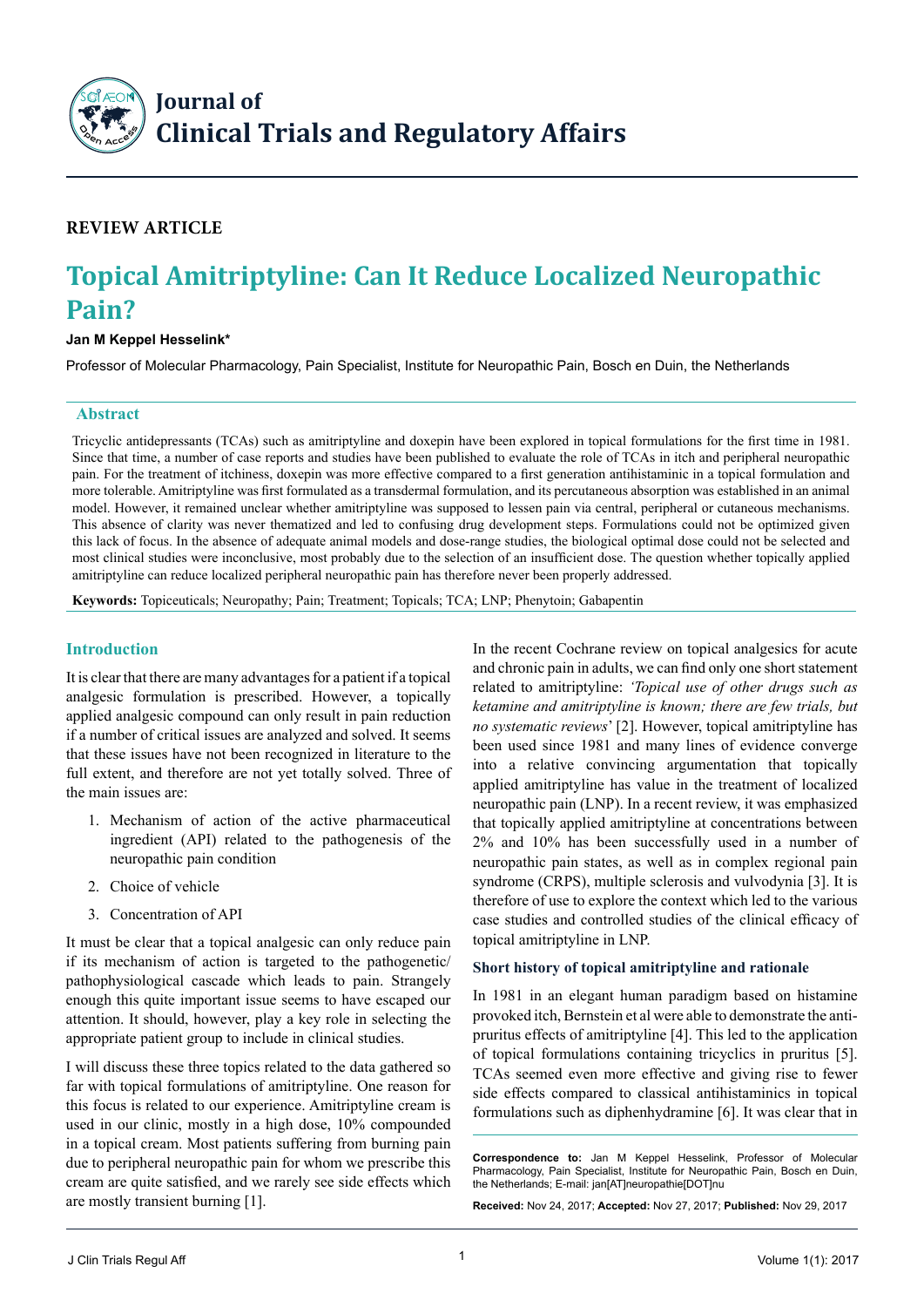1990 the line of thinking was to find formulations of TCAs that led to sufficient transdermal (percutaneous) absorption. The sole argument given was that topical administration of APIs requires little motivation on the part of the patient; it leads to a constant administration of the active compound and bypasses the gastrointestinal tract, thus providing a good alternative of administering drugs to those patients with compliance problems due to tolerability issues [7]. This was also the reason to explore in a mouse model the percutaneous absorption of amitriptyline and imipramine along with their N-demethylated analogs, nortriptyline and desipramine. The concentrations in the blood of these APIs resembled low therapeutic to toxic concentrations in human.

In a review article on antidepressants in neuropathic pain from 2003, the author argued that the peripheral activity of antidepressants suggests that topical application of TCAs may be useful in treating neuropathic pain, and in this context he stressed the findings of the percutaneous absorption of the antidepressants assessed in the above described mouse model [8]. The author herewith implicitly suggested that a transdermal amitriptyline formulation needs to lead to sufficient plasma levels to induce an effect. Indeed, such approach leading to sufficient blood levels of amitriptyline after topical application was already known in the clinic [9]. For nortriptyline, special transdermal formulations have also been developed [10]. The rationale for the use of topically applied analgesics as given by Ness et al. [11] is that they may selectively deliver active ingredients to the peripheral sites of action, and they may be associated with improved absorption and/or improved tolerability of drugs through the avoidance of contact with the gastrointestinal system. This is again in line with former papers, and does suggest transdermal resorption as a primary goal to reach when developing topically.

## **Mechanism of action and the pathogenesis of the neuropathic pain condition**

Interestingly, it is in one of the first publications (1981) on the pharmacological action of topically applied amitriptyline that we find a clear rationale between topical mechanism of action of amitriptyline and the pathogenesis of itch [3]. Itch and pain have many similarities, and on the level of the skin both are linked to peripheral sensitization of C and A-delta nerve fibers [4]. The 1981 article is a rare and early example of how to proceed intelligently in the field of topical research related to the topic of this chapter. The study evaluated the inhibition of histamine-induced pruritus by topical tricyclic antidepressants, and both the effects of doxepin, amitriptyline hydrochloride and diphenhydramine were assessed in a human double-blind itch evaluation paradigm in 40 volunteers. Solutions of diphenhydramine (5%), doxepin hydrochloride (5%), and amitriptyline hydrochloride (5%) were prepared in an aqueous/alcohol vehicle. These solutions, as well as the vehicle controls, were applied to areas on the flexor-side of forearms of the subjects and allowed to dry subsequently. The itch threshold, provoked by the histamine solution in different solutions, was assessed. The distribution of

threshold concentrations of histamine-inducing itch showed a significantly increased frequency of itch thresholds in the vehicle-treated areas compared with the areas treated with all active compounds. The rationale to test amitriptyline in this itch paradigm was directly related to its mechanism of action: the antihistaminic 'side effects' and potent histamine receptor binding capacity of the compound at one hand and the pathogenetic relevance of histamine in itch at the other. The authors noted the major pharmacologic effects of amitriptyline on the re-uptake of serotonin and nor-epinephrine at nerve endings, but this was not though of any relevance for their study, it was the antihistaminic properties that interested them. The selection of doxepin and amitriptyline, both tertiary amine type tricyclics, was based on the fact that they possessed the highest antihistaminic potency ratio of any of this class of compounds.

The authors have addressed the pathogenesis of itch on the skin level and made the rational choice of assessing the effects of amitriptyline as tertiary amine type tricyclic based on its high antihistaminic potency. Such rationale is lacking in most papers on topical analgesics. First, it seems that many authors evaluating topical analgesics randomly cluster together patients who are suffering from a variety of neuropathic pain syndromes. For instance the neuropathic pain that persists after a herpes zoster infection is related to the damage of peripheral and central neurons and is hypothized to be based on byproducts of the immune and inflammatory response triggered by the varicella zoster virus reactivation [13]. On the other hand, chemotherapy-induced peripheral neuropathy (CIPN) is linked to the pathological action of different classes chemotherapeutic agents, resulting for instance in the case of paclitaxel, vincristine, and bortezomib in microtubule depolymerization and disruption of mitotic spindles, causing cell cycle arrest [12]. Furthermore, these compounds result in increased expression of the non-selective cation channels, TRPV1 and TRPA1, and small nerve fiber neuropathy is commonly seen [14,15]. The pathogenesis and pathophysiology of these 2 variants leading to localized neuropathic pain is so different that it seems naive to expect one single analgesic to be active in both varieties, unless the analgesic has a mechanism of action which is common to these two forms. To date, such communality is still unknown. Secondly, some authors introduce analgesics in topical vehicles and oversee the fact that the mechanism of action of those analgesics are only central (as far as we know), such as in the case of the gabapentoids. Thus, a topical administered gabapentin cream, without any known mechanism of action at skin level, can only be active in an adequate transdermal formulation.

In Figure 1 we compare the rationale to administer topical amitriptyline in itch and phenytoin, a broad acting sodium channel blocker in localized neuropathic pain, and compare these rational approaches with the application of gabapentin cream [16]. To date, for the latter there is no target in the skin.

A second aspect of some importance is that in many studies it is unclear whether the authors are focused on intradermal targets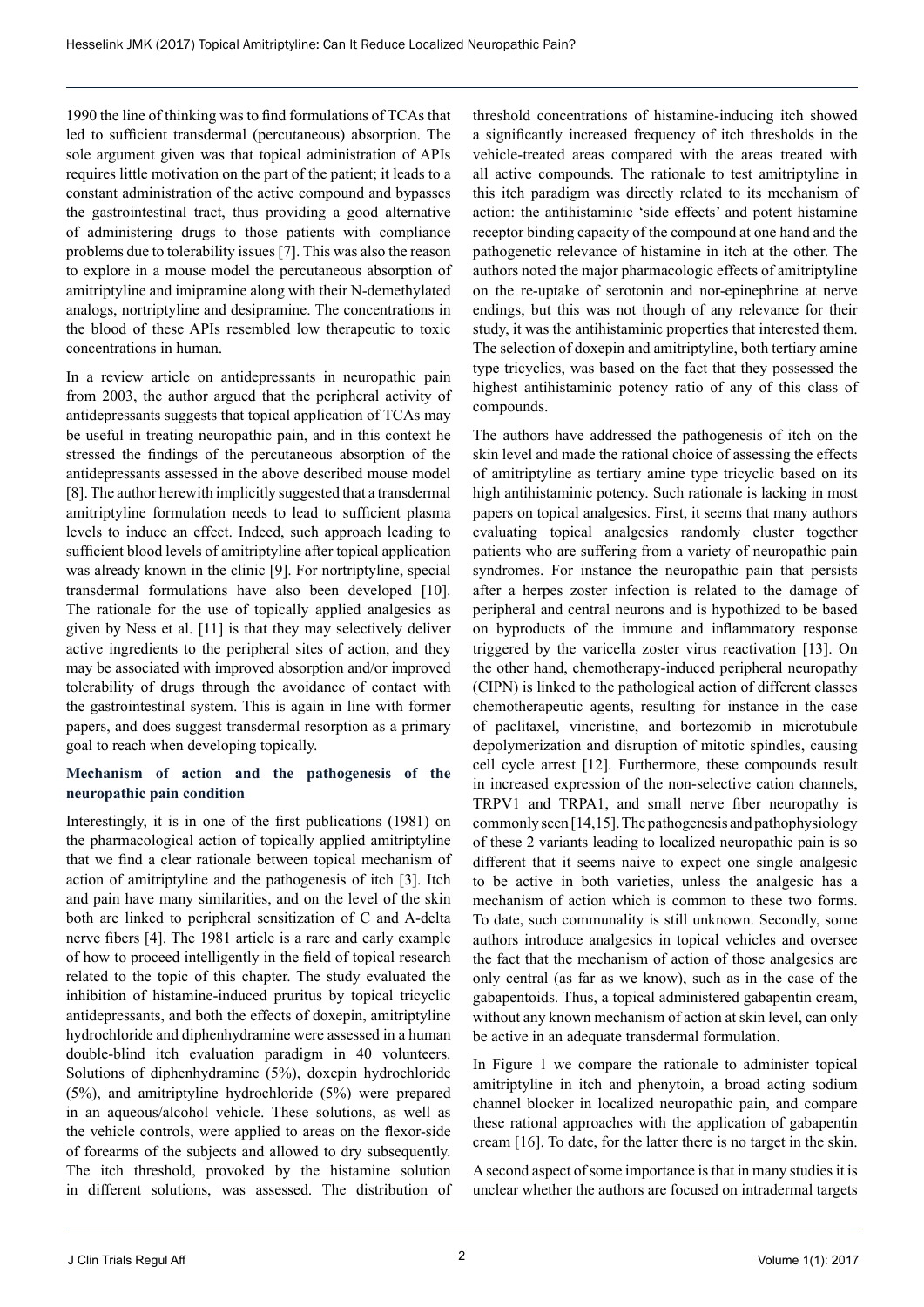

formulated as transdermal formulations.

or subdermal targets. Such differences can only be dissected by analyzing plasma samples for concentrations of the active drug. If the active drug can be detected, one would also need to explore whether the plasma level is in the correct range and not in the low, non-active range. We have never come across a paper analyzing such important questions. Hand in hand with this item, the argumentation of the choice of vehicle is often missing or even counter-intuitive as we will see in the next paragraph.

#### **Choice of vehicle**

In the literature, pharmaceutical aspects related to the selected topical formulation with APIs, such as amitriptyline, ketamine and baclofen, are, with only a few exceptions, not described in detail. Even in case of transdermal preparations compounded with a Pluronic Lecithin Organogel (PLO) base, recipes given in literature differ. If we compare such recipes of PLO, we can see that although different approaches lead to a PLO, the procedures to compound these are quite different, and thus the pharmaceutical and physicochemical properties of the gels might also be different, possibly leading to different clinical effects. In all of the studies, there is no thorough line of arguments given to support the choice of the vehicle or the specific way of compounding the cream. In most cases, a PLO base was selected, although such a gel seems to induce patient compliance issues owing to lack of convenience in applying. No studies have ever been published comparing different vehicles. This comparison is also missing in a number of patents in this matter we reviewed. In order to test the efficacy of amitriptyline, one needs to compare the suitability of the selected vehicle in well-designed pilot trials. In Figure 1 we present the relation between topical formulations of 3 compounds and the indications. Amitriptyline for instance has been formulated in the past for the treatment of itch, and phenytoin and gabapentin are formulated for peripheral

neuropathic pain. For the first two topical formulations, a clear rationale exists; for topical gabapentin the rationale is absent, as to date there is no target in the skin identified. Gabapentin topical formulations therefore can only be formulated as transdermal formulations. The compounded gabapentin formulations should therefore result in measurable gabapentin plasma levels in the effective range.

## **Concentration of compound**

It is surprising that a well-conducted dose findings study in this field has never been designed. A number of clinical studies and case studies have been published, evaluating concentrations of amitriptyline between 1% and 10%, and there are some indicators that there could be a dose-response curve, where high concentrations lead to a better efficacy [1]. However, it is not yet clear whether the increased response to a higher concentration is a result of a better effect at the level of the localized targets in the skin, or that it is a result of systemic absorption. Surprisingly, we could not find any study where amitriptyline levels have been monitored in a systematic way after the application of topical amitriptyline.

## **Conclusion**

Topical formulations of amitriptyline might help to ease pain in neuropathic pain patients, but only if the concentration selected is high enough and the selected vehicle is optimal. In case of transdermal formulations where sufficient blood levels are required, one should systematically analyze plasma levels after application. This has never been properly documented. If one selects a topical, dermal formulation and wants to reach targets in the skin, for instance in cases of burning pain in diabetes or small fiber neuropathy, one needs to select a different formulation [17]. Amitriptyline has clearly a potential as a topical analgesic but to date has never been properly investigated.